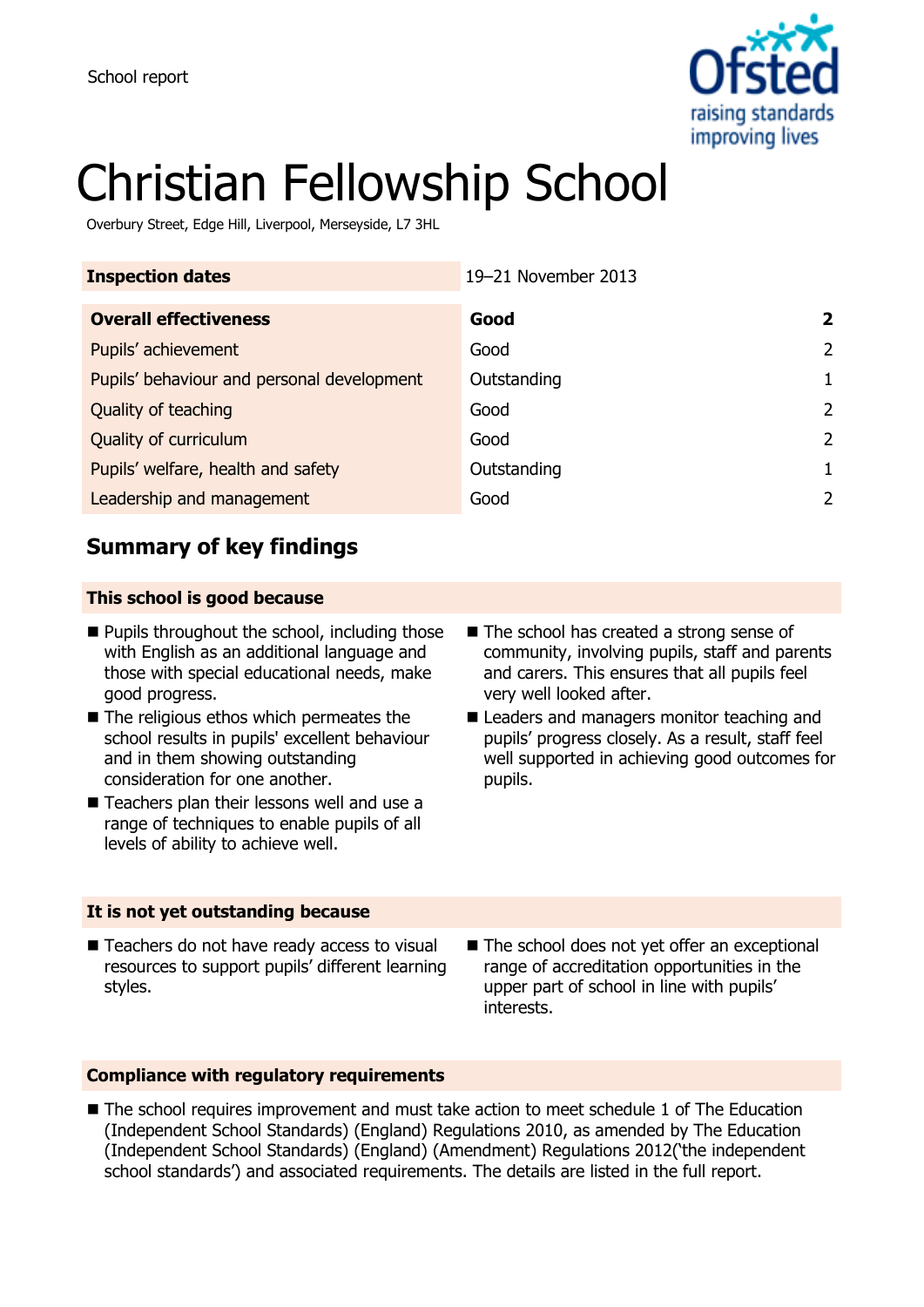# **Information about this inspection**

- This inspection took place with one day's notice.
- The inspectors observed 17 lessons taught by 15 teachers and an assembly. They held discussions with staff, pupils, parents and carers and the Chairs of the Board of Directors and the Governing Body.
- The inspectors analysed 159 survey responses from pupils and 27 responses from staff. There were 79 parents and carers who completed the online Parent View survey.
- The inspectors examined samples of pupils' work and scrutinised a range of relevant documentation including curriculum planning, registers and school policies and records.

# **Inspection team**

| Michael Glickman, Lead inspector | <b>Additional Inspector</b> |
|----------------------------------|-----------------------------|
| Shellie Barcroft                 | <b>Additional Inspector</b> |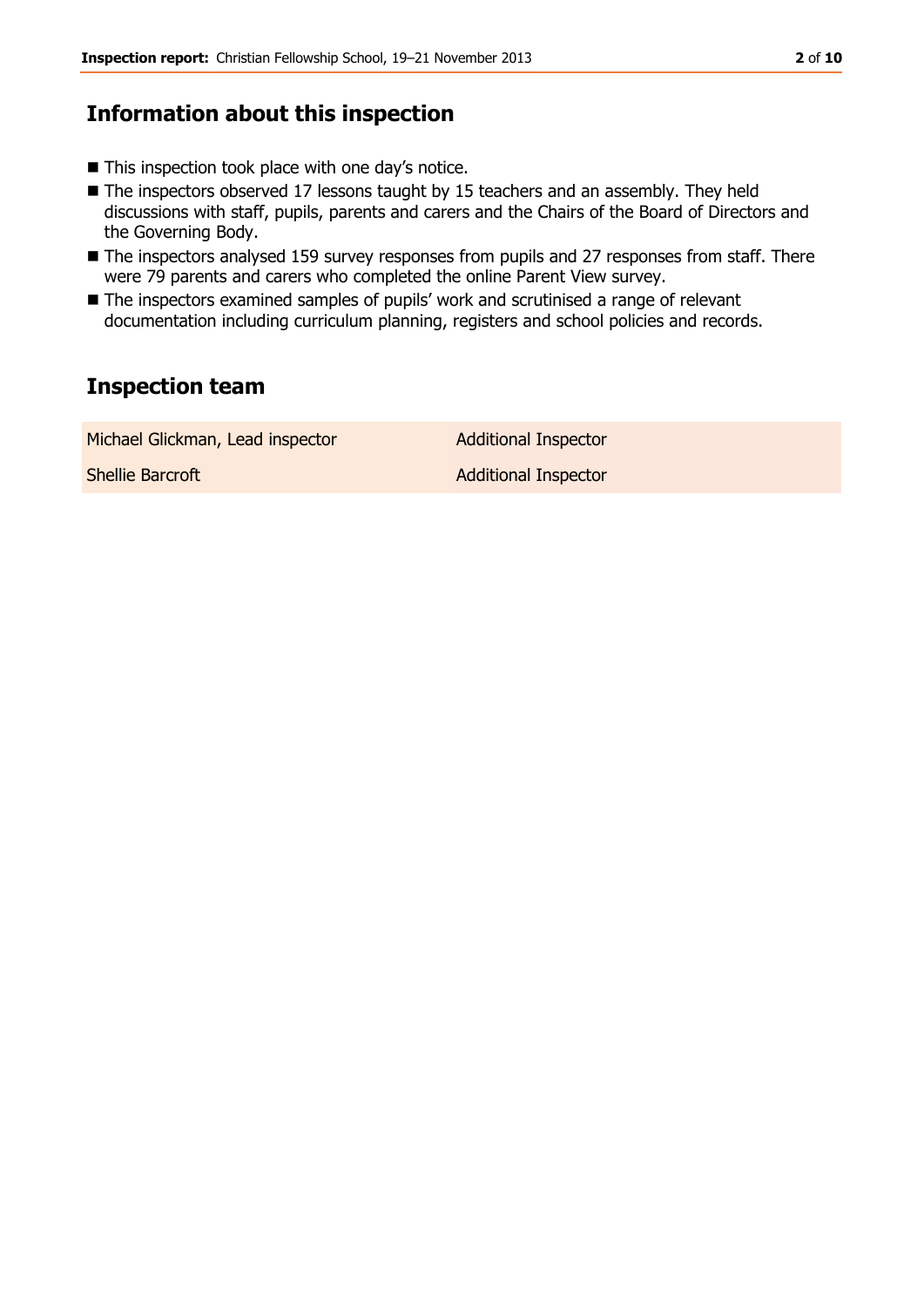# **Full report**

# **Information about this school**

- Christian Fellowship School is a mixed Christian day school located in the Edge Hill area of Liverpool. Most pupils live within the city. Almost half of the pupils belong to a minority ethnic group and just over one tenth have English as an additional language.
- The school is registered to admit up to 193 pupils aged between four and 16 years of age and currently has 182 boys and girls on the roll. One pupil has a statement of special educational needs and none is looked after by a local authority.
- The school aims to 'assist parents in developing the hearts, minds and practical capabilities of children to equip them for productive life and work in a plural society, recognising the spiritual and eternal as well as physical world.'
- The school is divided into the lower school (Reception to Year 3), middle school (Years 4 to 8) and upper school (Years 9 to 11).
- The school was last inspected in September 2010, when it was judged to be providing a good standard of education with the exception of the Early Years Foundation Stage which was satisfactory. At that time, a number of regulations were not met.

# **What does the school need to do to improve further?**

- **Make better use of resources to improve teaching and learning by extending the range of** visual resources, including technology, available to teachers and pupils in classrooms.
- **IDED** Increase the opportunities for pupils in the upper part of school to achieve accreditation by extending the range of GCSE study options available in languages and sport, in line with their interests and abilities.
- **The school must meet the following independent school standards**
	- The proprietor should ensure that suitable changing accommodation and showers are provided for pupils aged 11 years or over at the start of the school year who receive physical education (paragraph 23A(1)(c)).
	- The proprietor should ensure that the temperature of hot water at the point of use does not pose a scalding risk to users (paragraph 23F(1)(d)).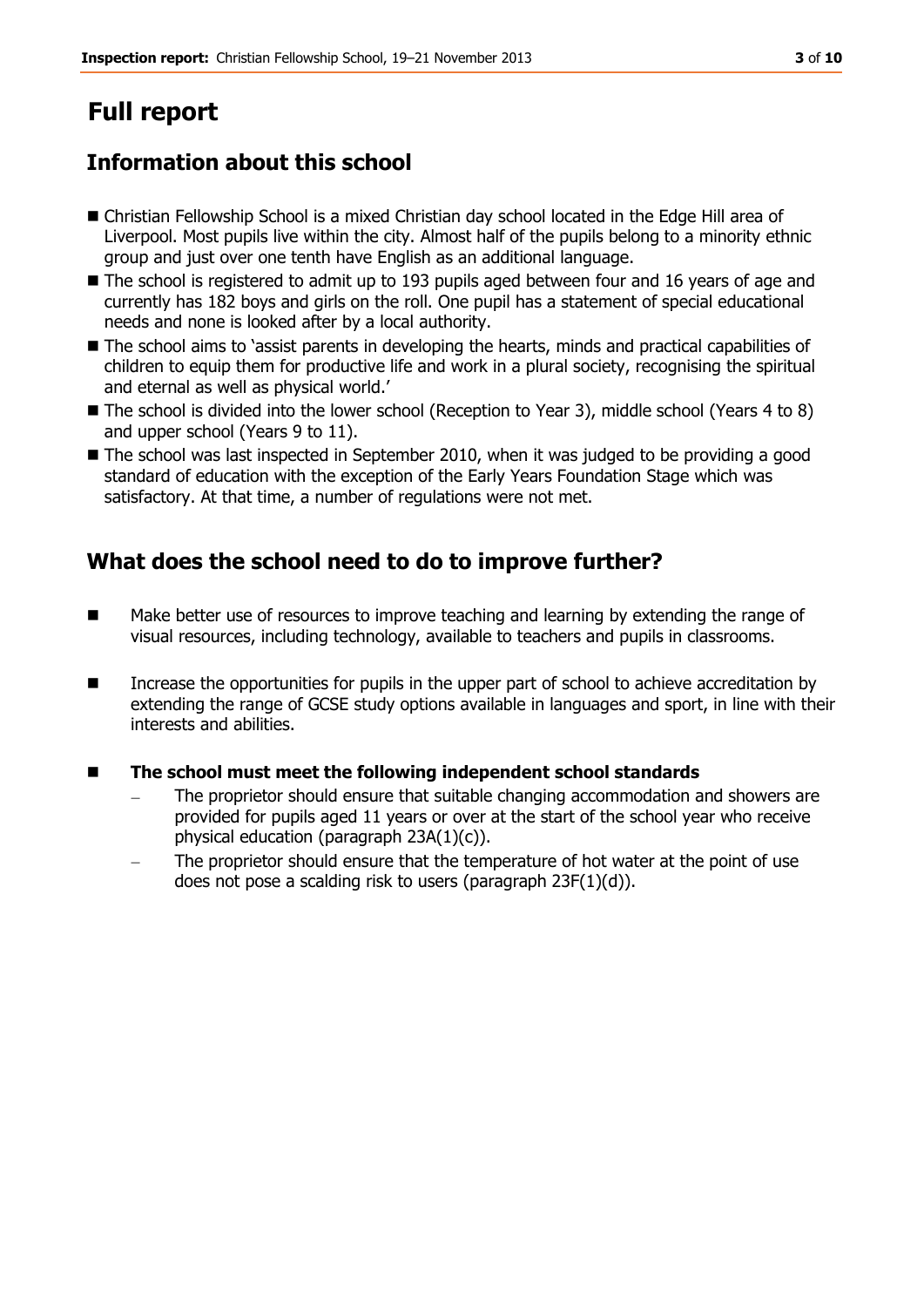# **Inspection judgements**

#### **Pupils' achievement Good**

Pupils' achievement is good as a result of good teaching and a good curriculum. Most pupils enter in Reception, which follows the Early Years Foundation Stage curriculum, although pupils are admitted into different year groups throughout the school. The school carries out initial assessments on admission and uses the information to guide planning and teaching. The small size of the school allows pupils to be placed in the class most appropriate for their ability, which is sometimes below their chronological age.

Data from the school's detailed tracking system shows that children in the Early Years Foundation Stage progress well against the Early Learning Goals and pupils in the lower and middle schools make good progress in literacy and numeracy in comparison to national figures. Most pupils leave in Year 11 after taking their GCSEs, in which they achieve good results. Some successfully sit examinations for selective sixth form schools.

It is indicative of the school's holistic approach that the system for supporting pupils identified as in need of additional support is known as ALPS – Additional Learning and Pastoral Support. Individualised support has enabled pupils with English as an additional language and those with special educational needs to achieve good grades at GCSE. Pupils who speak English as an additional language are also supported to gain an additional GCSE in their mother tongue. School monitoring shows that pupils from minority ethnic communities make good progress and achieve examination results comparable to those achieved in the rest of the school.

### **Pupils' behaviour and personal development Outstanding**

Pupils' behaviour and personal development are outstanding. Pupils are polite, respectful and welcoming to visitors. They rush to hold doors open and stand up when adults enter the classroom. Behaviour during lessons is exemplary. Pupils work quietly and with concentration, even when the pace of the lesson slows. They spontaneously help one another and are considerate, for example, apologising when they bump a desk as they walk past. They dress smartly in school uniform and are clearly proud of their school. Attendance is good in all sections of the school.

Pupils have an opportunity to contribute to school life through the elected school council which meets regularly and undertakes projects such as purchasing playground equipment and conducting a survey on school uniform. The school council is currently piloting a scheme where older pupils read with younger ones and help them with their work. Year 11 prefects on duty during break act in a caring way towards younger pupils, with whom they are clearly popular. Although some pupils believe that the school does not listen to their opinions, the headteacher is very much aware of what they want and provides clear reasons why it is not always possible to implement their requests.

The provision for pupils' spiritual, moral, social and cultural development is outstanding. The school's Christian ethos permeates every aspect of school life. For example, the lack of software in an information and communication technology (ICT) lesson was used as an opportunity to talk about God's plans for the pupils' futures. A genuine sense of community has been created. In the Early Years Foundation Stage, for example, dolls houses are grouped together to reinforce the idea of a community.

Pupils learn about other cultures and religions through curriculum subjects such as geography, history and religious studies, but also participate in pupil exchanges with the Netherlands and host Korean pupils. The school has forged close relationships with a nearby senior citizens' home and a refugee and asylum seeker project and is currently developing plans for Year 11 pupils to spend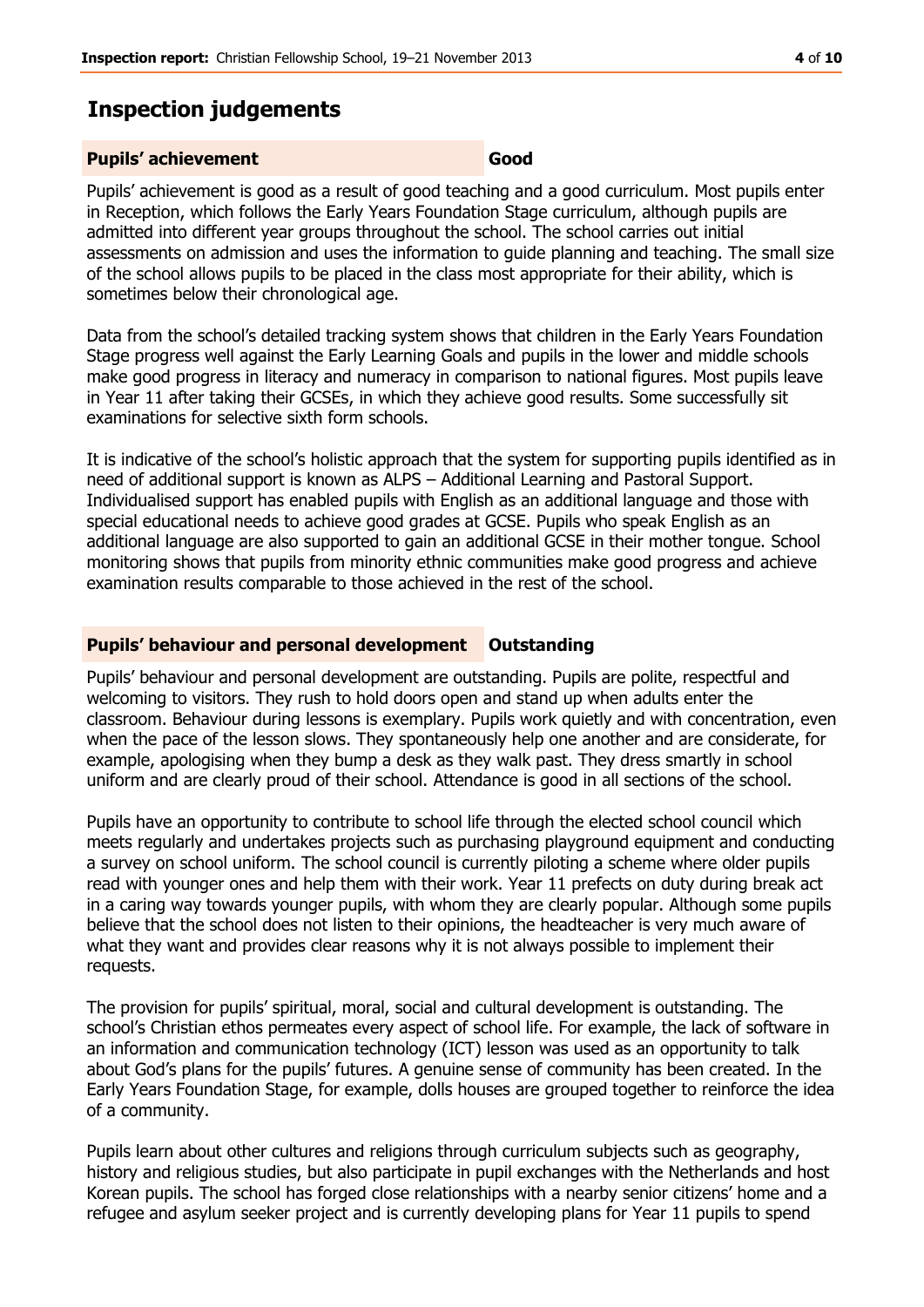time helping a community in Africa after their GCSE examinations are over. Local councillors and Members of Parliament visit the school regularly. The school has a policy to ensure that extremist views are not presented to pupils and this has been circulated to all outside speakers. Pupils are encouraged to participate in the Duke of Edinburgh award scheme and have recently won a regional debating award.

#### **Quality of teaching Good**

The quality of teaching is good and enables pupils to make good progress. Teachers plan their lessons well and provide appropriate work for pupils of different levels of ability. The small size of classes allows them to focus their attention where it is most needed and teaching assistants are deployed well in larger classes. Provision for pupils who have English as an additional language is tailored to their individual needs and is directed towards supporting them to function within the classroom environment; some initially receive additional English lessons outside the class before being integrated with appropriate support. Learning support assistants enable pupils with special educational needs to participate fully in regular class lessons.

Lessons are generally very well paced and pupils rise to the challenge. For example, a French lesson was taught entirely in French, requiring the pupils to respond in that language. In the Early Years Foundation Stage, pupils eagerly joined in at story time which was exploited as an opportunity to reinforce their literacy and numeracy skills, as well as to discuss kindness and consideration for others. In the best lessons, pupils are encouraged to work independently, with the teacher providing support when needed. In history, for example, they worked in groups to prepare a debate, carrying out their own research and rehearsing their arguments. Also, the teacher in ICT allowed the more able pupils to work at their own pace on a project involving computer graphics.

Assessment is very thorough. In the Early Years Foundation Stage, the school has deployed a simple but comprehensive tracking system and records progress in children's profiles which are shared with parents and carers. Pupil tracking continues throughout the school with regular assessments and this data is used to highlight pupils in need of additional support.

Due to financial constraints, the school has limited technological resources such as interactive whiteboards. Although overall resources are adequate and teachers are skilled at managing with the resources that they have, senior leaders recognise that the school could make better use of visual resources, including for example interactive technology, to further engage pupils with different learning styles.

#### **Quality of curriculum Good**

The quality of the curriculum is good and enables pupils to learn and achieve well. Because most pupils attend the same school from Reception to Year 11, the school can ensure that the curriculum allows for clear progression. Clear schemes of work exist for all subjects and teachers produce detailed lesson plans. Pupils in the lower school make good progress in literacy and numeracy while the curriculum in the middle and upper school leads to a range of full and short course GCSEs.

The school's provision for pupils' personal, social and health education is extremely well developed and results in exceptional personal development. Although there are timetabled religious education lessons, the school's religious ethos pervades the curriculum. For example, pupils using the 'thinking hats' approach to problem solving are first asked to use an additional hat, 'what does God think?', while pupils in the Early Years Foundation Stage marvel at the wonders of creation as they learn about the world around them. The religious studies curriculum is predominantly Christian, and the school is careful to present authentic views of other world faiths from the perspective of believers.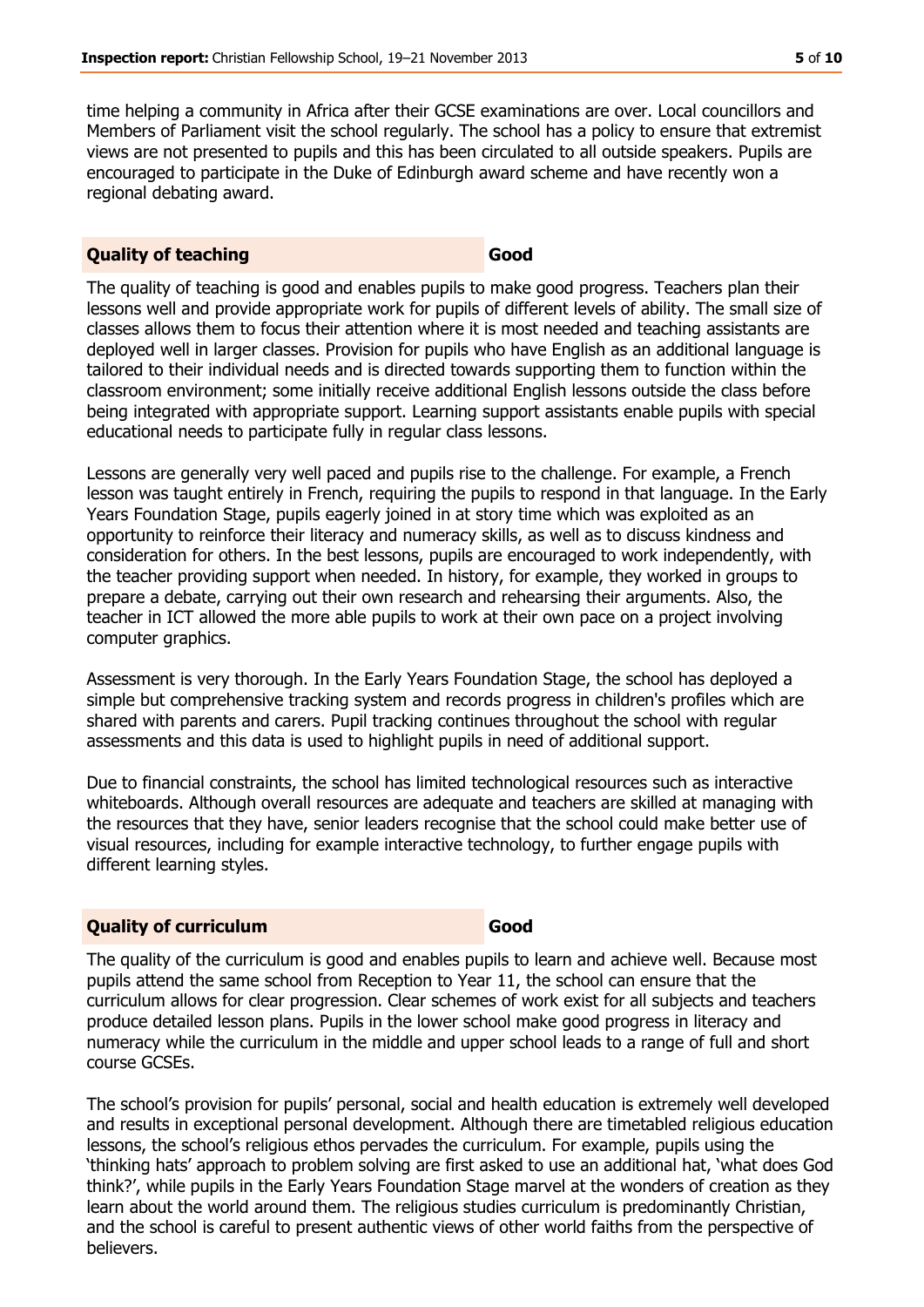Because of the small size of the school, it is necessary to combine year groups for certain subjects, such as art and physical education. Good planning ensures that pupils progress well regardless of their year group. Although all pupils in the upper part of school are able to gain GCSEs in modern languages and physical education, their range of choices of language and sport is limited because of the small numbers in the class. The school is considering using after-school clubs to enhance the range of sports on offer, a model which could also be applied to other subjects.

#### **Pupils' welfare, health and safety <b>COU** Dutstanding

The school makes outstanding provision for pupils' welfare, health and safety and all regulations are met. All policies, including those to prevent bullying, are fully implemented. Although the policies have a less formal structure than is usual because they have been produced collaboratively by the entire staff, they fully meet requirements and staff feel a greater ownership of them as a result. All the required recruitment checks have been carried out on staff, proprietors and volunteers and are recorded in a single central register which complies with requirements. Because many parents and carers act as volunteers within the school in some capacity, the school routinely carries out checks on them when they enrol their children in the school. The school is aware of its duty to refer any member of staff who may be unsuitable for working with children to the Disclosure and Barring Service.

Pupils say that they feel very safe in school and refer to the community atmosphere that prevails, describing it as 'a family feeling'. Older pupils feel responsible for younger ones and they are confident that they can approach staff if they have a problem. They say that there is no bullying and that if any issues arise staff will intervene to help resolve the problem.

All staff have received training in child protection and carry an aide memoire of procedures together with their identity badge. In addition to the designated child protection officer, a director and a governor with professional experience in the field of safeguarding are available if staff have concerns. Pupils are well supervised at all times, and Year 11 prefects enhance supervision at break times. The school has identified concerns about internet and mobile phone safety outside school and a suitably experienced governor has delivered relevant lessons to pupils. A training session for parents, carers and pupils together has also been scheduled.

Regular fire drills are carried out and all fire safety equipment is professionally serviced. All staff have been trained as fire wardens. There are suitable facilities for pupils who feel unwell and two members of staff have received first aid training. The admissions and attendance registers comply with requirements.

#### **Leadership and management Good**

Leadership and management are good and leaders ensure that pupils learn and achieve well. Leaders also deserve much credit for establishing outstanding provision for the spiritual, moral, social and cultural development of pupils. The excellent standards of behaviour seen in school are clear evidence of this. The school meets all the independent school regulations apart from two which relate to the premises and accommodation. The school sees itself as a community and all parents and carers are expected to play an active part. Many parents and carers work or volunteer within the school as do a number of former pupils. Directors and governors are closely involved in all aspects of the school, even carrying out repairs and setting up computers. When senior staff are absent, members of the governing body regularly spend time in the school to provide a leadership presence.

School leaders have responded well to issues raised in the previous inspection. They have a realistic view of the strengths of the school and have accurately identified points for further development. They regularly monitor the quality of teaching and have implemented a system of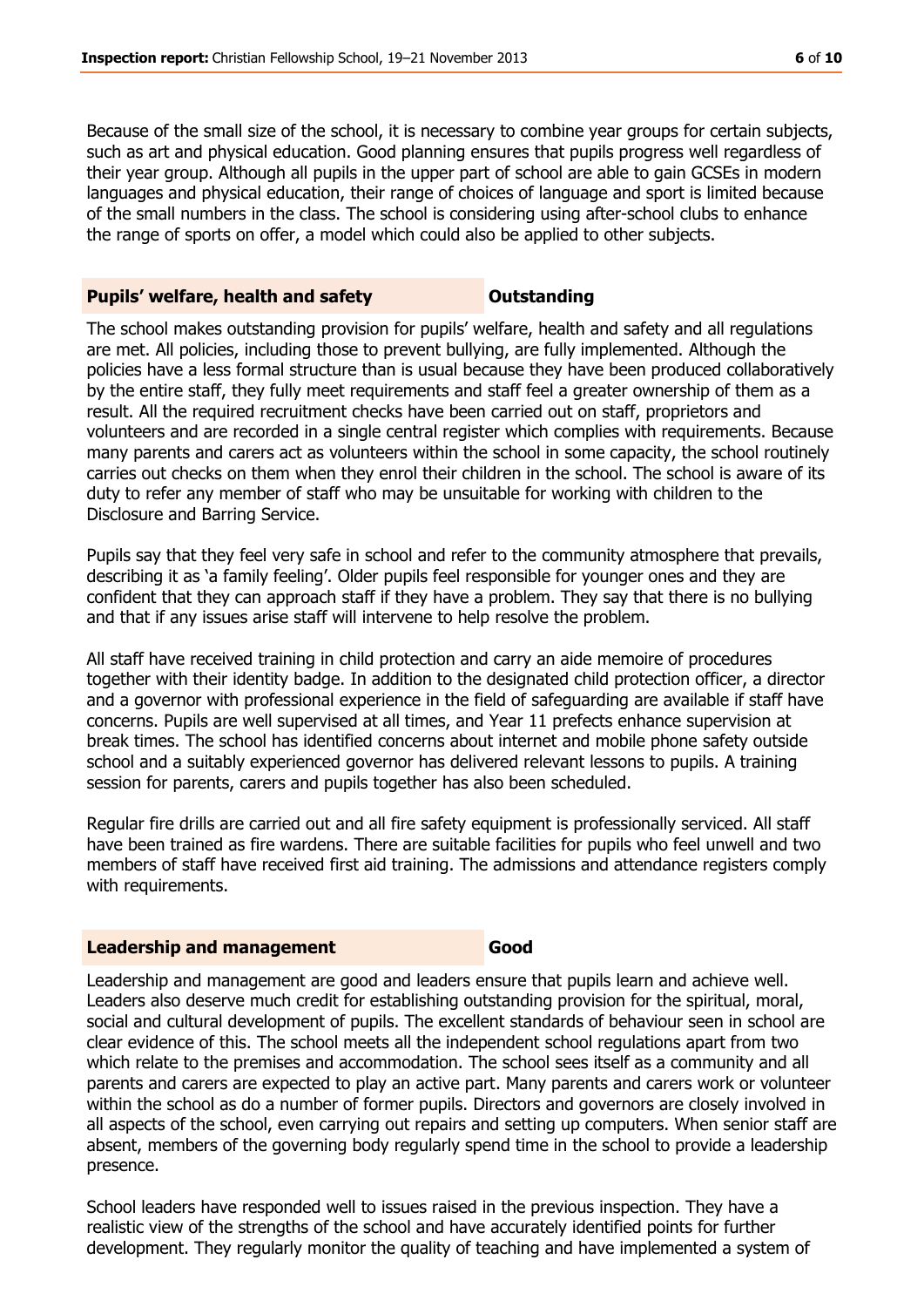peer observations of lessons.

The school premises consist of a three-story classroom block and a single-story section which houses the administration offices and the hall which is also used as a gymnasium. There is a sizable area at the rear for pupils to play. The Early Years Foundation Stage has its own outdoor area which is well equipped with toys and equipment to support imaginative play and outdoor learning. The premises are safe, well maintained and suitable for learning. Walls are decorated with pupils' work and inspirational displays. The directors have drawn up an ambitious plan for future rebuilding work. At present, there are no showers available for pupils receiving physical education on the premises. The school is currently installing hot water regulators on the taps in pupil washrooms. Installation in the washrooms used by senior pupils is firmly scheduled. The water in these taps is currently rather too hot, although the school has ensured pupil safety by displaying clear warning notices.

The school provides all the required information to parents and carers via its website and in writing during an extensive induction programme before their child joins the school. The school's complaints policy complies with requirements.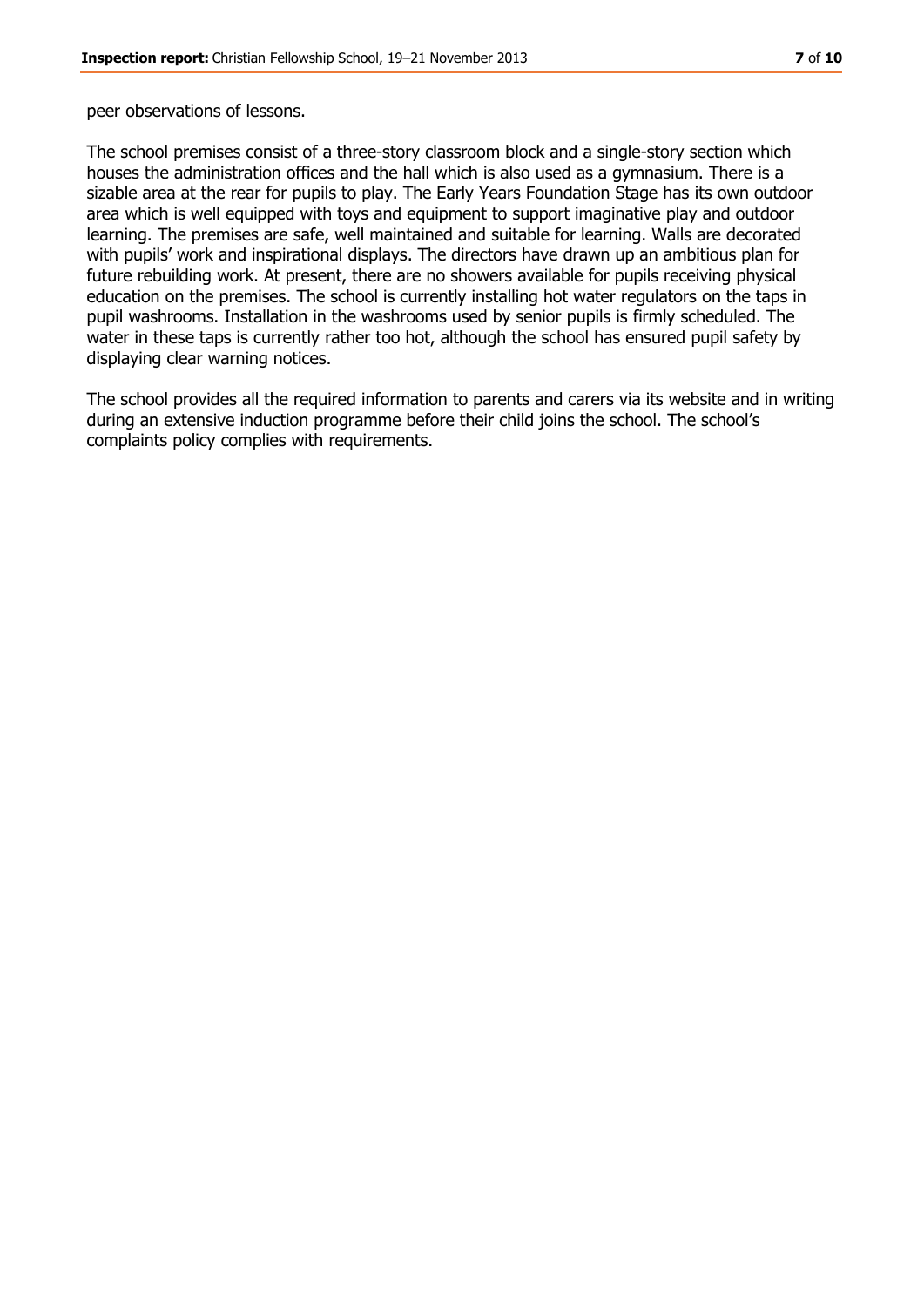# **What inspection judgements mean**

| <b>School</b> |                  |                                                                                                                |
|---------------|------------------|----------------------------------------------------------------------------------------------------------------|
| Grade         | <b>Judgement</b> | <b>Description</b>                                                                                             |
| Grade 1       | Outstanding      | A school which provides an exceptional quality of education and<br>significantly exceeds minimum requirements. |
| Grade 2       | Good             | A school which provides a high quality of education that exceeds<br>minimum requirements.                      |
| Grade 3       | Adequate         | A school which meets minimum requirements but needs to<br>improve the quality of education it provides.        |
| Grade 4       | Inadequate       | A school where minimum requirements are not met and/or the<br>quality of education has serious weaknesses.     |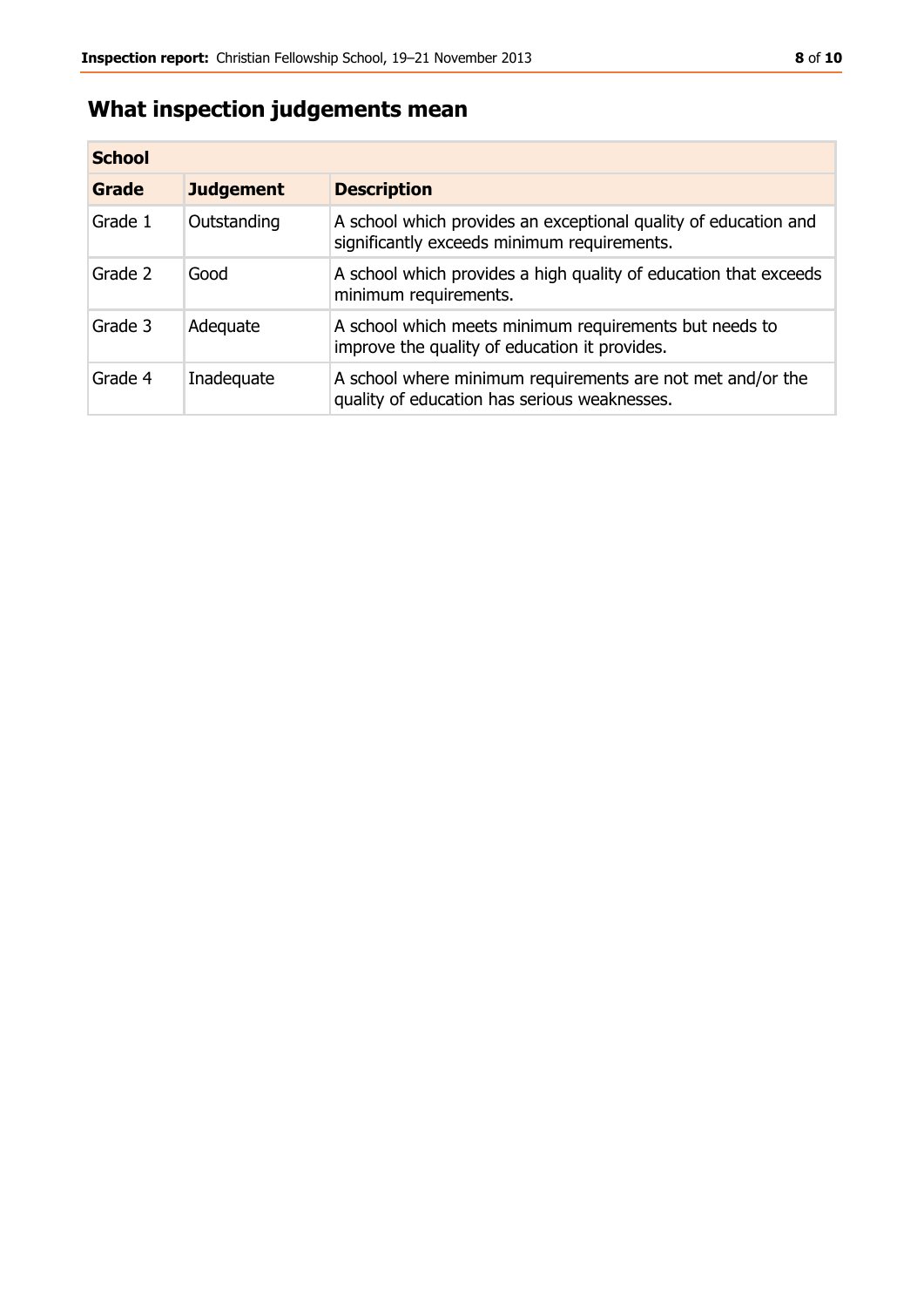## **School details**

| Unique reference number        | 104730   |
|--------------------------------|----------|
| <b>Inspection number</b>       | 422694   |
| <b>DfE registration number</b> | 341/6040 |

This inspection was carried out under section 162A of the Education Act 2002, as amended by schedule 8 of the Education Act 2005, the purpose of which is to advise the Secretary of State for Education about the school's suitability for continued registration as an independent school.

| <b>Type of school</b>                      | Christian Day school      |
|--------------------------------------------|---------------------------|
| <b>School status</b>                       | <b>Independent School</b> |
| Age range of pupils                        | $4 - 16$                  |
| <b>Gender of pupils</b>                    | Mixed                     |
| <b>Number of pupils on the school roll</b> | 181                       |
| <b>Number of part time pupils</b>          | 1                         |
| <b>Proprietor</b>                          | <b>Denis Collins</b>      |
| <b>Chair</b>                               | Mike Whiting              |
| <b>Headteacher</b>                         | Barbara Lord              |
| Date of previous school inspection         | 29 September 2010         |
| <b>Annual fees (day pupils)</b>            | £2,028-£4,056             |
| <b>Telephone number</b>                    | 0151 709 1642             |
| <b>Fax number</b>                          | 0151 709 6164             |
| <b>Email address</b>                       | info@cfschool.org.uk      |